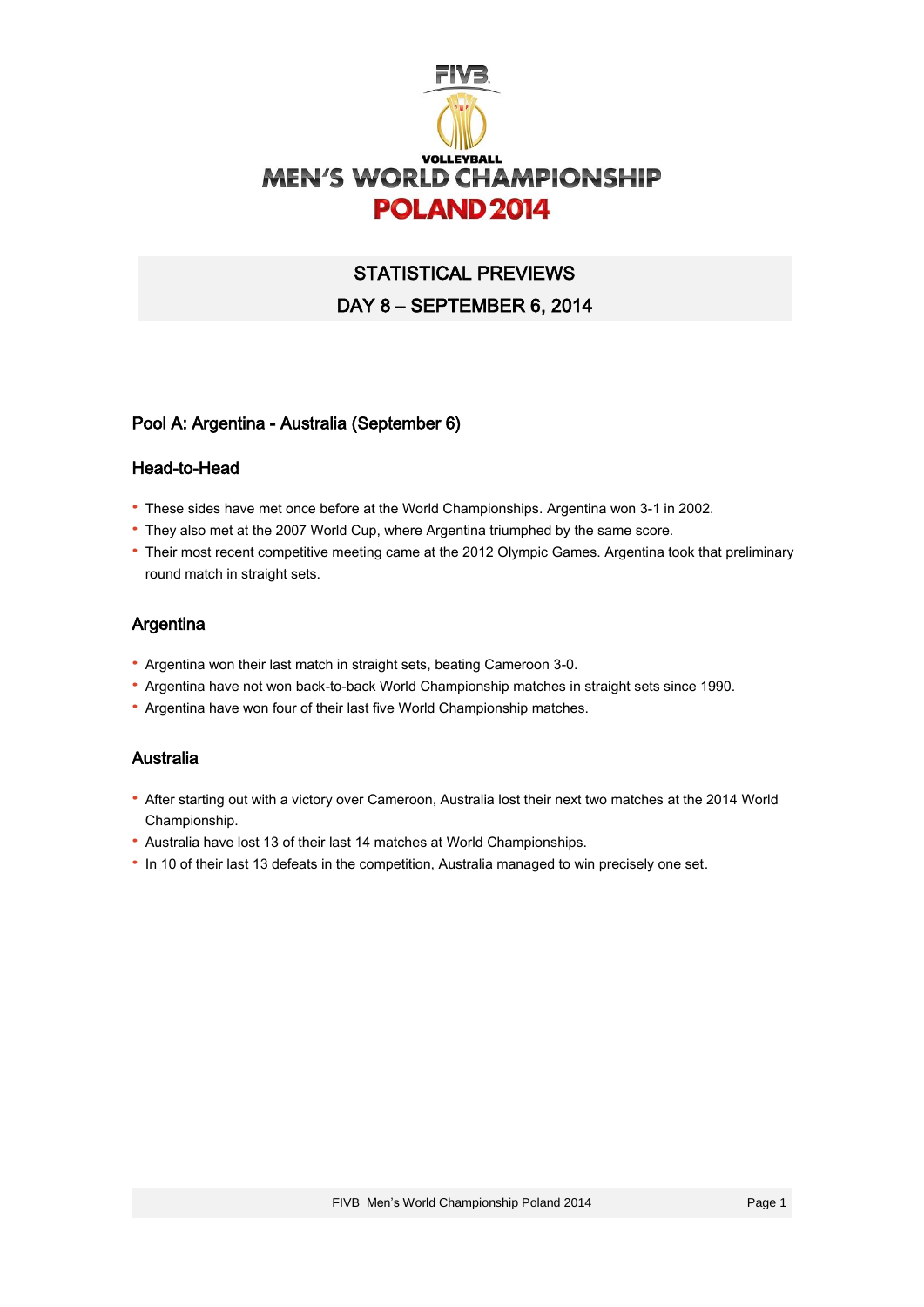

## Pool A: Venezuela - Serbia (September 6)

#### Head-to-Head

- · This is the first match between these teams at the World Championship.
- · They did meet four times in the 2008 World League with Venezuela winning their first ever encounter 3-1.
- · Serbia won the next three, outscoring Venezuela 9-1 in sets.

## Venezuela

- · Venezuela have started this World Championship with a defeat, a win and another defeat.
- · Venezuela have lost five of their last six matches at World Championships. All of those five losses were straight set defeats.
- · None of Venezuela's last 22 matches at World Championships have gone to five sets.

## Serbia

- · After losing the opening match of this tournament, Serbia have responded by recording back-to-back victories, against Argentina and Australia.
- · In each of their last five World Championship victories, Serbia needed four sets to finish off their opponents.
- · Only one of Serbia's last 15 matches at World Championships was won in straight sets by the Serbs.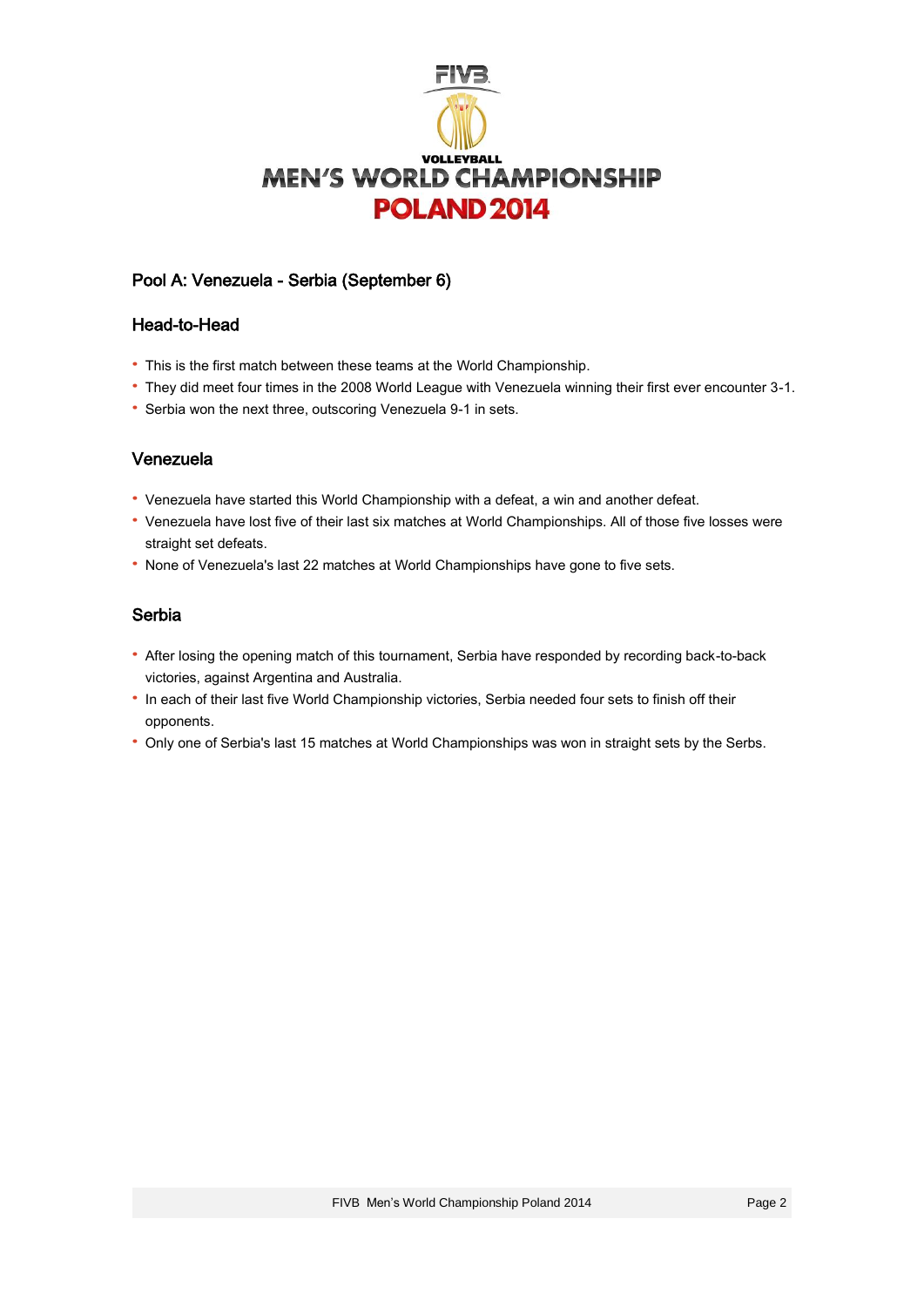

# Pool A: Cameroon - Poland (September 6)

### Head-to-Head

- · This is the first meeting between these teams at the World Championship.
- · For Cameroon, this is the first meeting at the World Championship with the host nation.
- · Poland have met African opposition in three previous world cup matches. The Poles won all three without conceding a single set.

## Cameroon

- · Cameroon have not yet picked up a single point at the 2014 World Championship. They suffered defeat against Australia, Venezuela and Argentina.
- · Cameroon have lost their last five matches at World Championships.
- · Cameroon have won only one of the 10 sets they have played at this tournament.

## Poland

- · Hosts Poland have maintained a perfect record through three matches in this tournament.
- · Poland have yet to drop a set at the 2014 World Championship.
- · In 2006, Poland started their World Championship campaign with seven successive straight sets victories.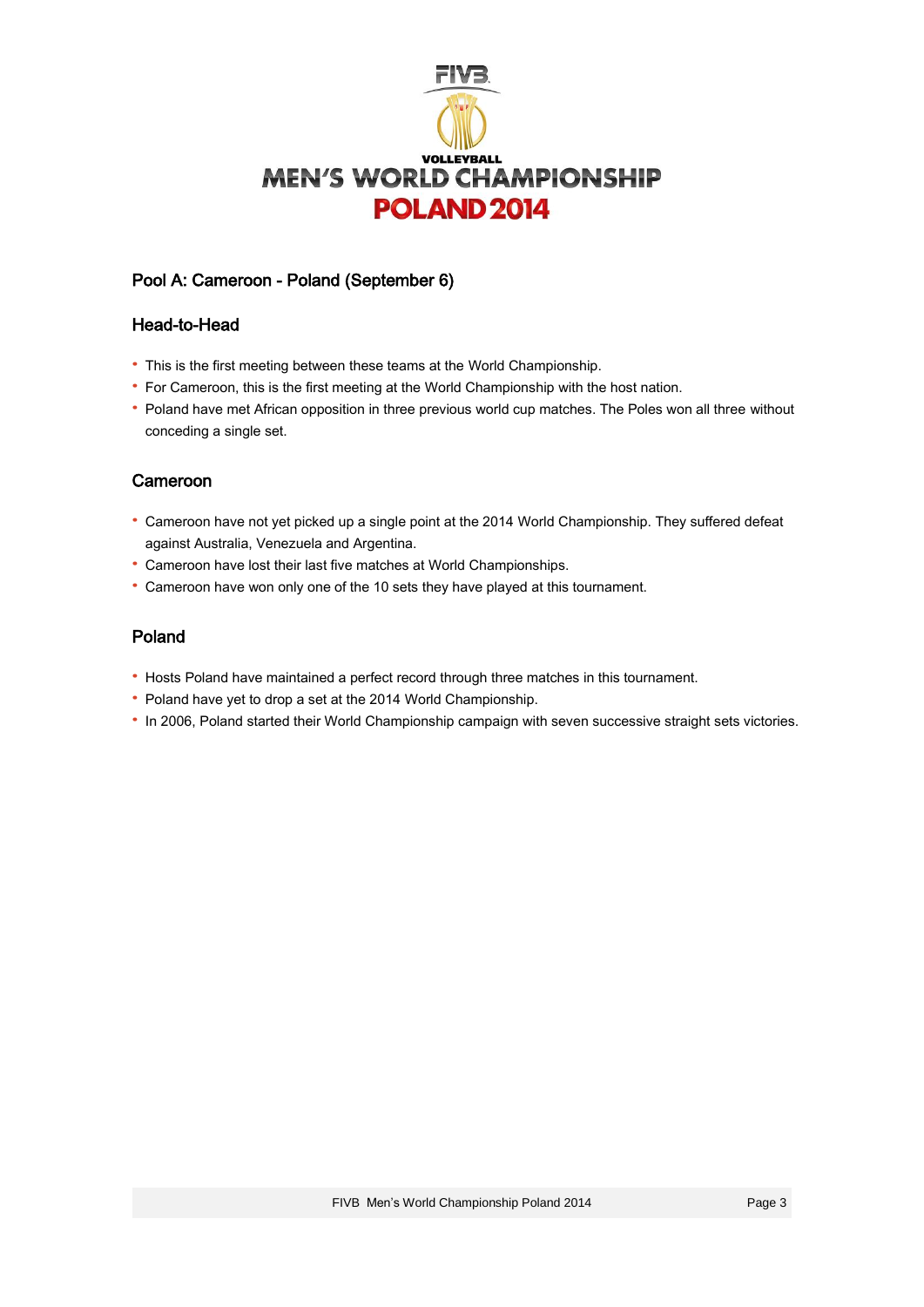

# STATISTICAL PREVIEWS DAY 8 – SEPTEMBER 6, 2014

## Pool B: Cuba - Tunisia (September 6)

#### Head-to-Head

- · These teams have met twice before at the World Championship (1970 and 2010), with Cuba winning both matches in straight sets.
- · Cuba have won all eight world level matches they have played against Tunisia. This includes four meetings at the world cup and two in the World League.
- · Earlier this year, they met twice in the World League. Cuba won by 3-1 (in Mexico) and 3-0 (in Tunisia) respectively.

## Cuba

- · Cuba started the tournament with two defeats. Their third match ended in a 3-1 victory over Korea Republic.
- · Cuba have won all World Championship matches against African sides in straight sets. This includes two matches against Tunisia.
- · Outside the World Championship, Cuba have never lost a set against African sides at world level.

## Tunisia

- · Tunisia have lost their last six World Championship matches and can lose seven in a row for the first time since 1974-1982, when they recorded 19 consecutive defeats.
- · Their last win was against Puerto Rico in the second group stage in 2006.
- · They can lose their 50th match in World Championship history. They have won 12.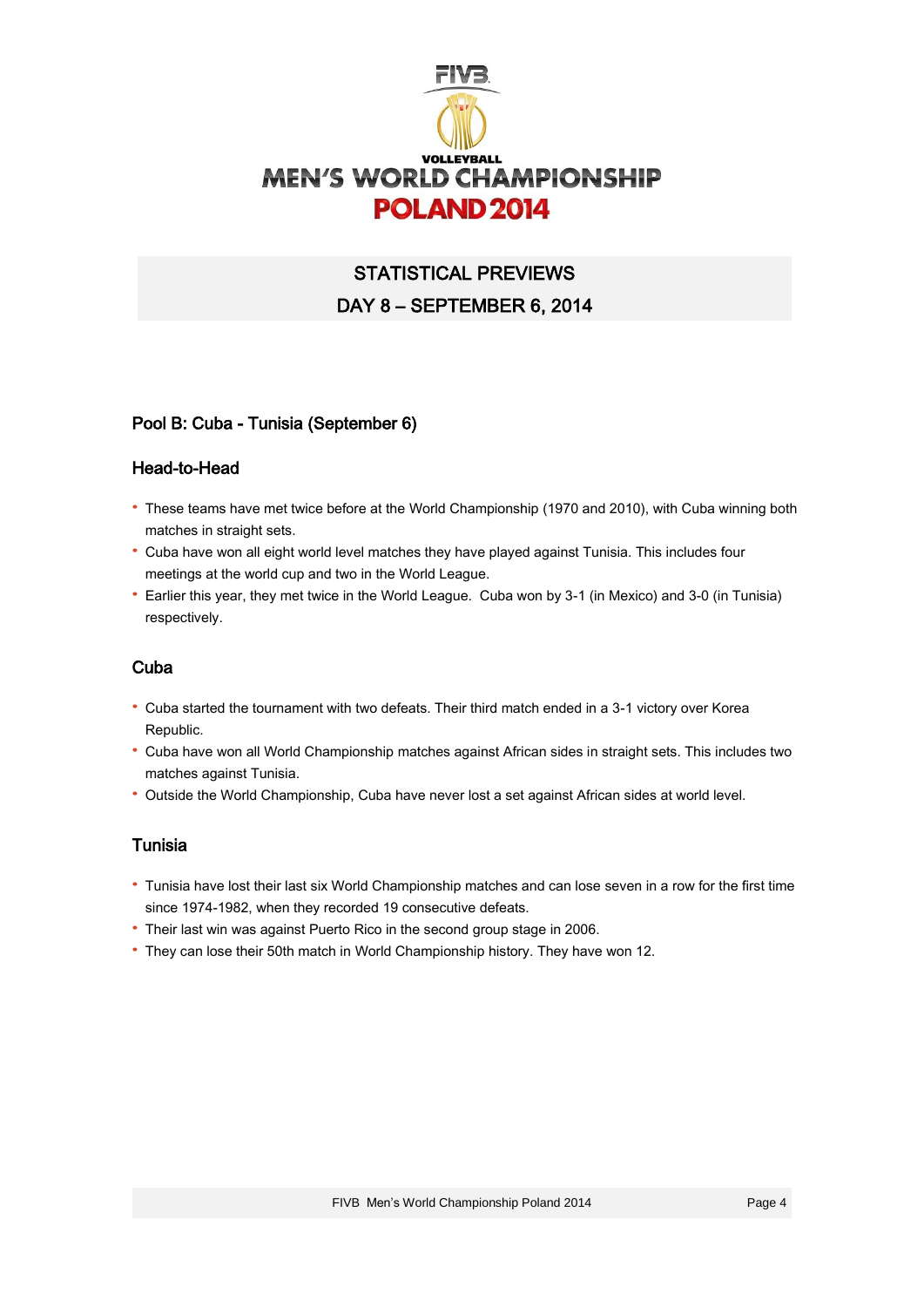

## Pool B: Finland - Germany (September 6)

#### Head-to-Head

- · Finland have met opposition from Germany in two previous World Championship matches. In the consolation round in 1962, they lost 3-0 to East Germany.
- · In the consolation phase in 1966, Finland beat West Germany 3-2.
- · They have also run into each other in several matches at the European Championship, most recently in 1993, when Germany won 3-2.

## Finland

- · Finland lost against Brazil after a five-match win streak. They can now lose two matches in a row for the first time since 1982.
- · They can lose by a 3-0 scoreline two times in a row for the first time since a run of four defeats in 1966.

## **Germany**

- · Germany can win three matches in a row at the World Championship for the first time since 2006, when they won the first four matches of their campaign.
- · They have not played a five sets match in their last 10 encounters at the World Championship. They had a run of 11 matches without any five-setter in1994-2006.
- · Germany have gifted 77 points from errors to their opponents in their three matches so far.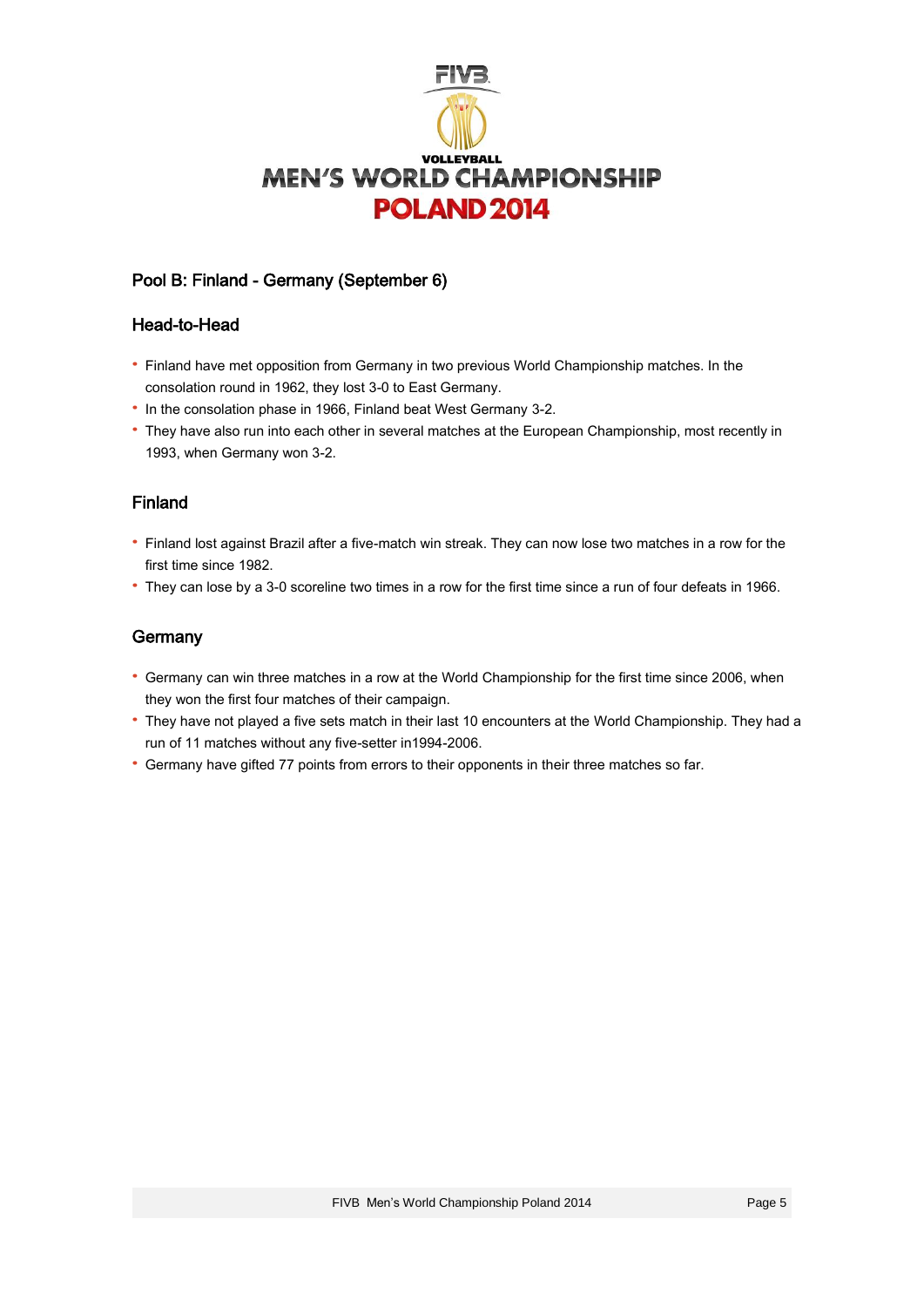

# Pool B: Korea Republic - Brazil (September 6)

### Head-to-Head

- · These teams have met three times previously at the World Championship (1956, 1990 and 1998).
- · Brazil won all of those encounters in straight sets.
- · Their last encounter at a world level came in the 2010 World League. Brazil won. After losing their first ever match against Korea in the World League in 1992, Brazil reeled off 13 successive wins in that competition.
- · Remarkably and for all of their futility against Brazil, Korea hold the upper hand over them at the Olympic Games (four wins and two defeats).

## Korea Republic

- · Korea Republic started this tournament with a win against Tunisia. After that there were back-to-back losses against Finland and Cuba.
- · Korea Republic have now lost four of their last five World Championship encounters.
- · Korea Republic have won only one World Championship match (out of six) against South American countries. In 1990, they defeated Venezuela (3-0).

#### Brazil

- · Brazil can win five straight set matches in a row at the World Championship. They last achieved this in 2006.
- · They can clinch their 70th straight sets win at the World Championship.
- · Brazil have conceded only one set in their last six matches.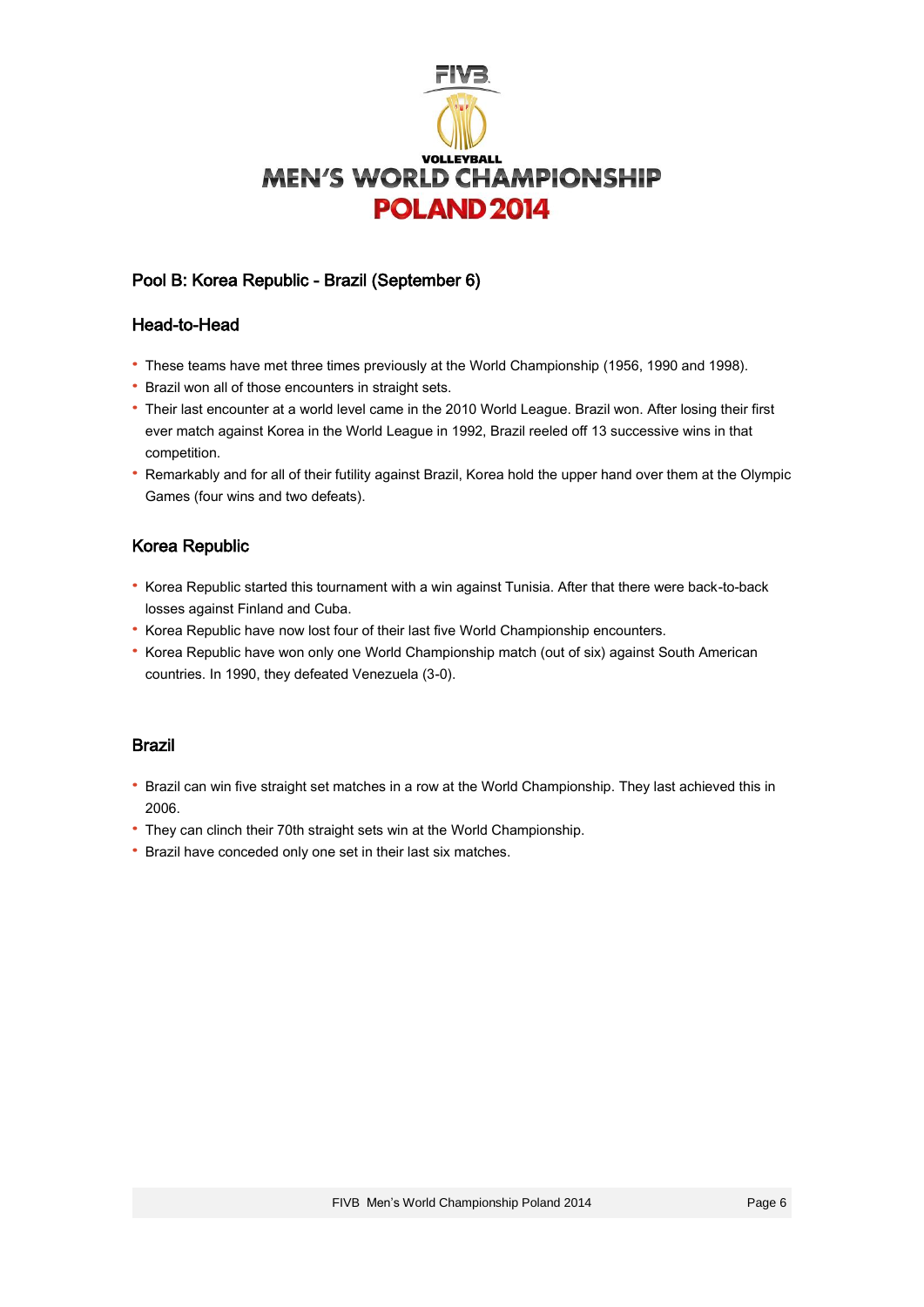

# STATISTICAL PREVIEWS DAY 8 – SEPTEMBER 6, 2014

## Pool C: Bulgaria - Egypt (September 6)

### Head-to-Head

- · This will be the second meeting at the World Championship between these two teams. In 1986 Bulgaria defeated Egypt in straight sets.
- · Bulgaria and Egypt were drawn in the same Pool at the 2006 World League. All four matches in the Intercontinental Round were won by Bulgaria in straight sets.
- · Their most recent meeting at a great tournament came at the 2007 World Cup with Bulgaria beating Egypt 3-1. This was only the second set Egypt took against Bulgaria at a great tournament. Their first won set came back in 1958 at the European Championship.

## Bulgaria

- · Bulgaria have won all four matches against African sides at the World Championship. This includes one encounter against Egypt.
- · In their four matches against African countries at the World Championship, Bulgaria have lost just a single set. In 2002, Tunisia won the first set, but lost the match (3-1).
- · Bulgaria can record their 50th straight set win at the World Championship.

## Egypt

- · Egypt can lose eight matches in a row at the World Championship for the first time. They also lost seven in a row in 1998-2006.
- · Their last win came against Iran (3-0) in 2010.
- · Egypt can suffer consecutive straight set defeats for the first time since 2002 (vs Venezuela and Brazil).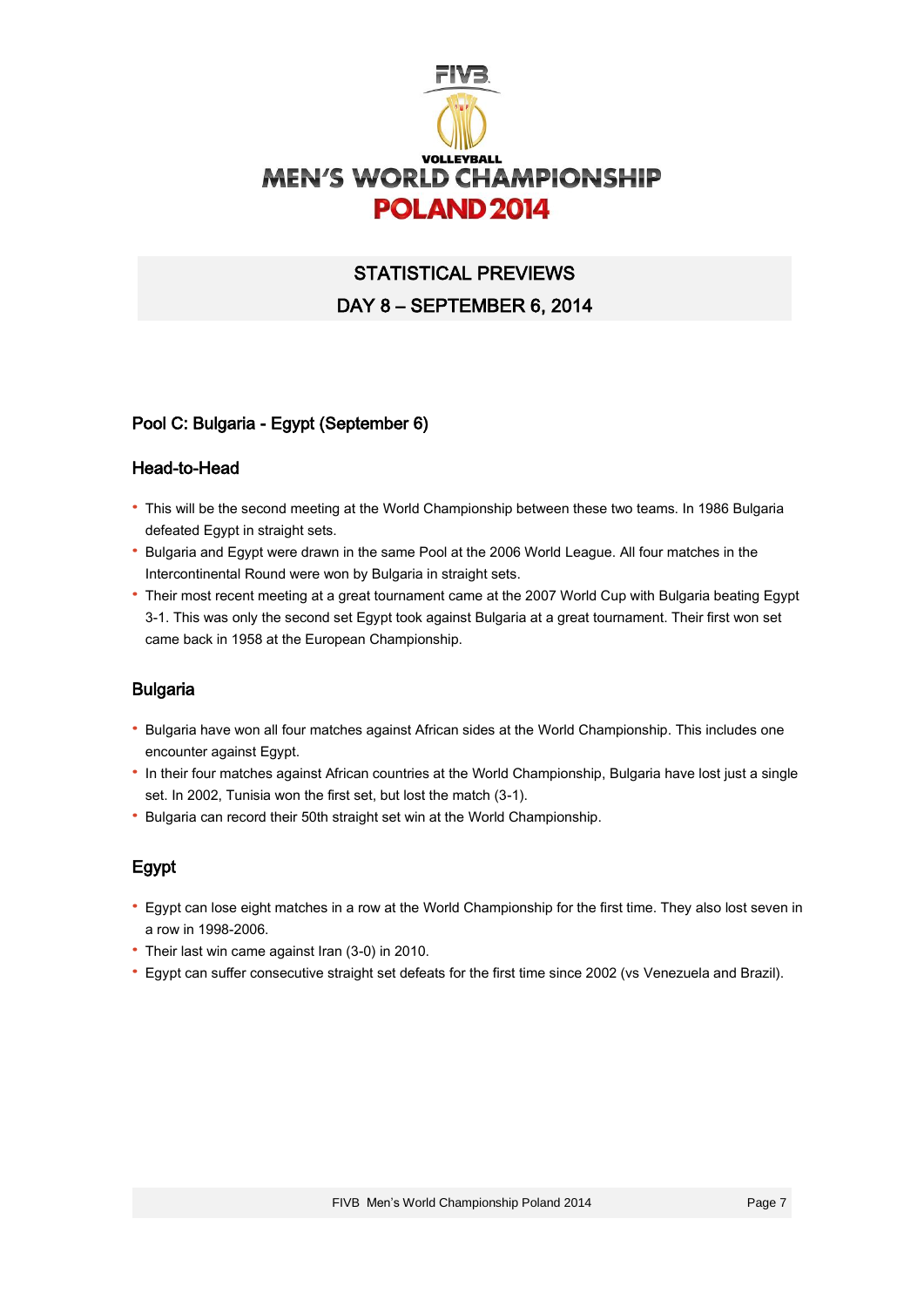

## Pool C: Mexico - Canada (September 6)

#### Head-to-Head

- · Mexico have never played Canada at the World Championship.
- · Mexico are on a four-match losing streak against fellow NORCECA sides at the World Championship, with their most recent two meetings at the 2010 edition (USA and CUB).
- · Their last four meetings at the NORCECA Championship all ended in victory for Canada, with Mexico taking only three sets.

## Mexico

- · Mexico can lose six matches in a row at the World Championship for the first time since a team record nine in 1978-1982.
- · They have won two sets in their last five matches.
- · Their only win in their last nine World Championship matches came against a team from the Americas, Venezuela in 2010.

# Canada

- · Canada can win three matches in a row for the first time since 1978. They have played 51 matches in between that streak of three and their first win in 2014, against Bulgaria on 3 September.
- · Canada can clinch two straight set wins in a row for the first time since 1978, against Tunisia and Belgium.
- · Once before have Canada won three matches in a first round group phase, three wins in 2006.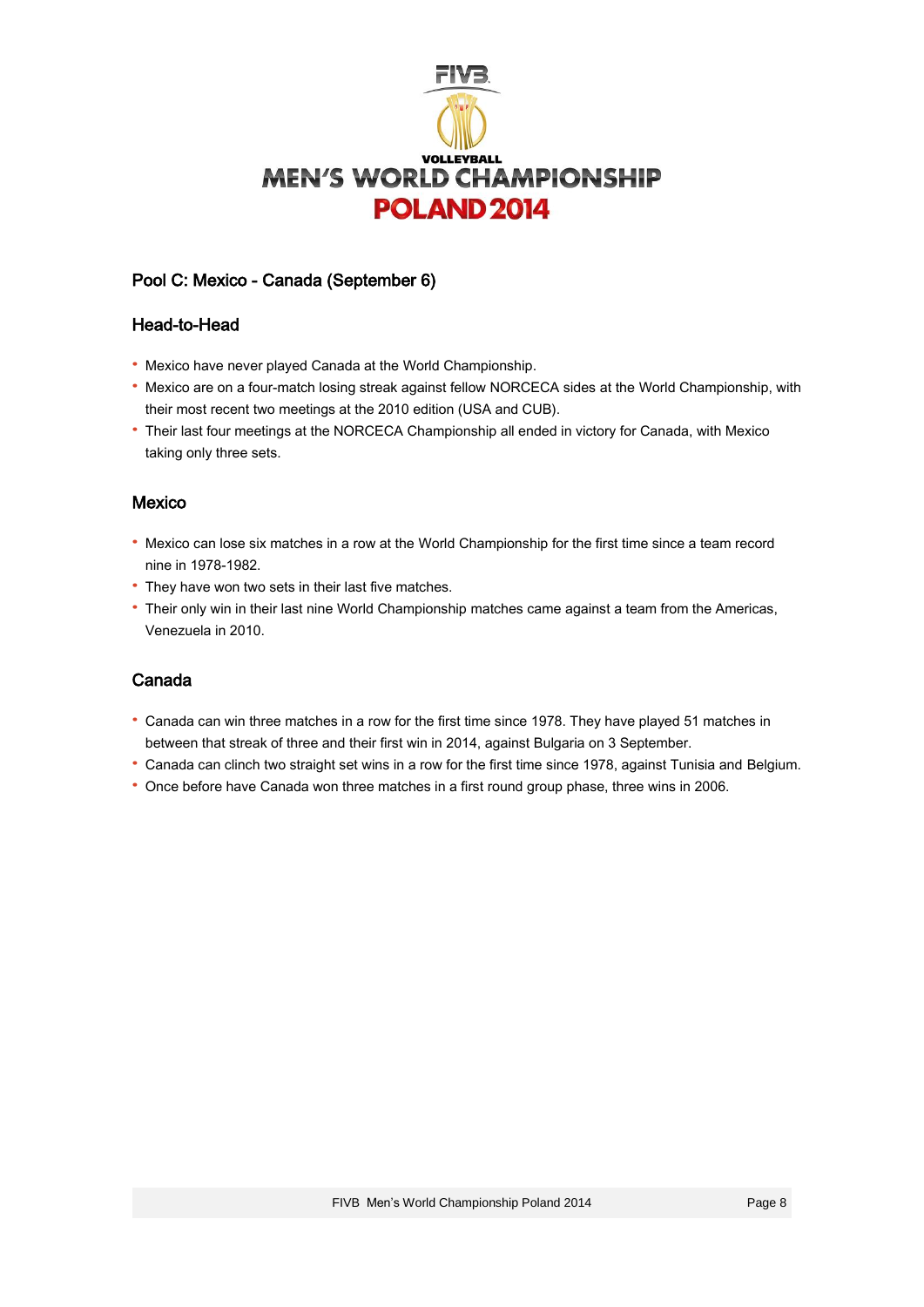

## Pool C: China - Russia (September 6)

#### Head-to-Head

- · Russia (including URS and CIS) won all four meetings with China at the World Championship. Their most recent World Championship meeting was in 1998 with Russia winning 3-1.
- · In 33 meetings at World Cups, World Championships and World Leagues, China succeeded to win only once from Russia (including URS and CIS). At the 1995 World League China beat Russia in five sets.
- · Their most recent meeting at a great tournament came at the 2011 World Cup. Russia defeated China in straight sets.

## China

- · China have started the tournament with two victories followed by a straight sets loss against Bulgaria.
- · China's last match, the one against Bulgaria, was their 100th match at the World Championship. Their first match was back in 1956 when they defeated Brazil (3-1).
- · China lost their third match at this World Championship. Only in 1982 China won at least their first three World Championship matches. They then built a five-match winning streak from the beginning of the tournament.

## Russia

- · Russia can win seven matches for the first time since the dissolution of the Soviet Union.
- · The URS won 29 matches in a row from 1974 until 1986.
- · Russia have dropped only one set in their last six matches, against Bulgaria in 2010.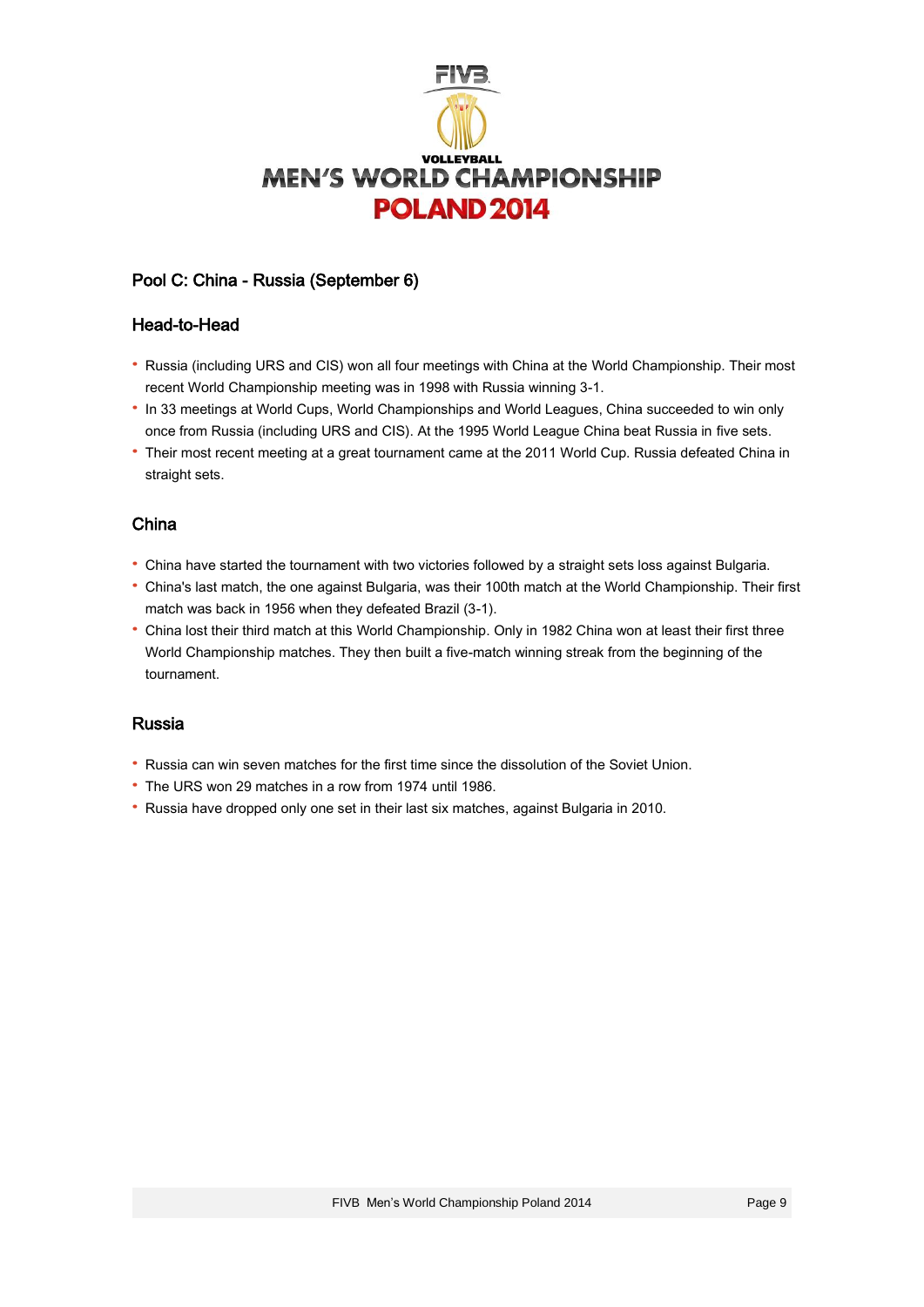

# Pool D: United States - France (September 6)

## Head-to-Head

- · United States and France have met eight times at the World Championship. Their very first meeting in 1956 ended in a 3-1 victory for France.
- · After France's victory in 1956, United States had a winning streak of five matches against France between 1960 and 1982.
- · Their most recent meetings came in 2006 and 2010. In 2006 France grabbed their first World Championship win (3-2) over United States since 1956 before losing again in their 2010 meeting.
- · In the World League these teams played 15 matches against each other (1990, 2007, 2012 and 2013). United States won on eight occasions, France won the other seven.

# United States

- · United States are now on a W-L-W-L-W-L-W record in their last seven matches at the World Championship.
- · The last time they won two matches in a row was vs Cameroon and France in 2010.
- · They have not won two matches in a row by a 3-0 score at the World Championship since 2002.

## France

- · France can win two matches in a row at a single World Championship for the first time since three in the first group phase in 2010.
- · France have a 49% win percentage in all of their World Championship matches. A win vs USA would lift their percentage to 50%. USA have a winning percentage of 60%.
- · Vaafuti Tavana plays for French team Toac-TUC in Toulouse.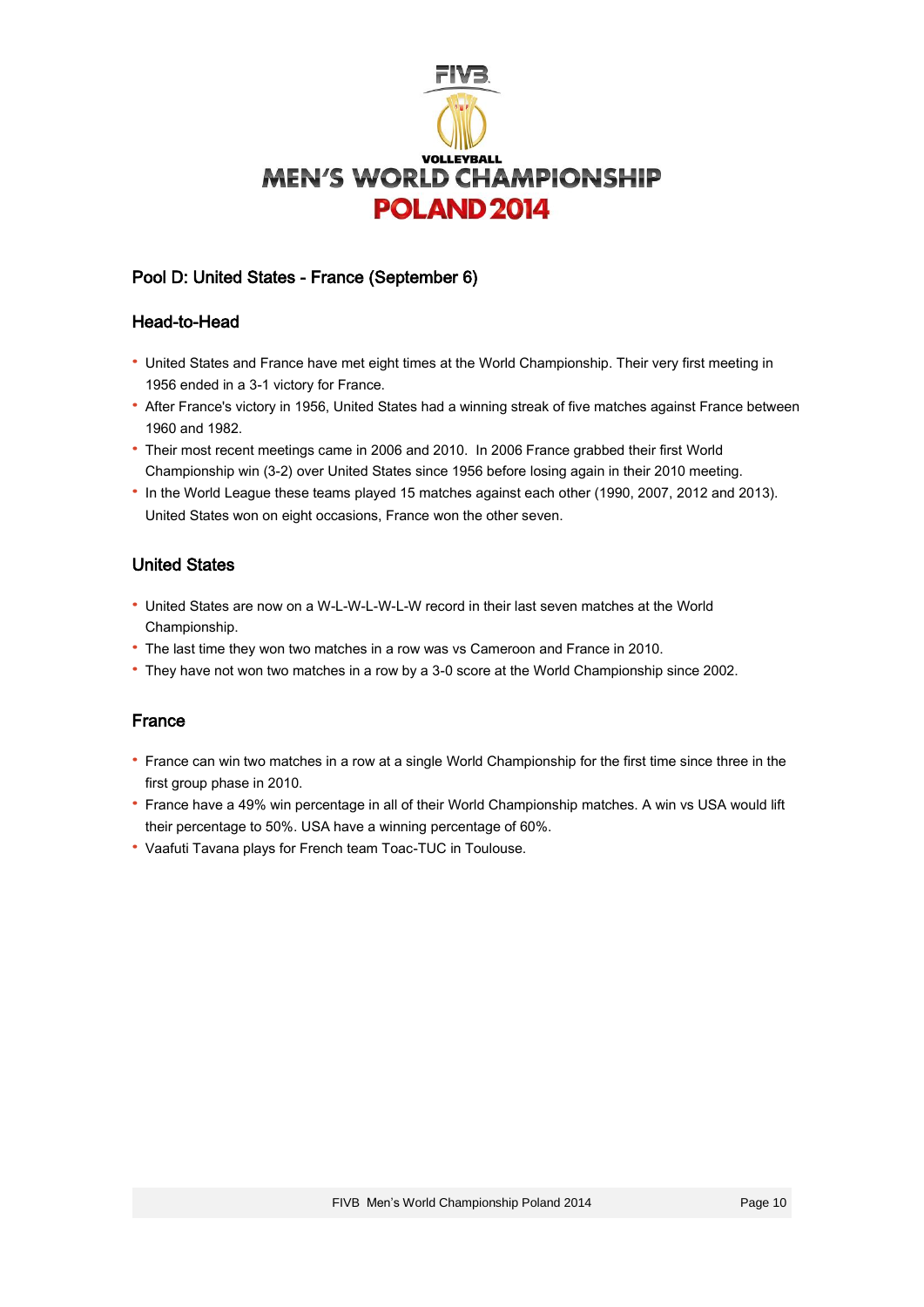

# Pool D: Belgium - Iran (September 6)

### Head-to-Head

- · Belgium won their only World Championship meeting with Iran in straight sets in 1970.
- · This is also their only meeting at a major tournament.
- · Belgium's other win in their total of nine World Championship matches against Asian opposition came against China in 1974.
- · After losing to France, Iran have won two of their 14 matches against European teams at World Championships, including their 3-1 win against Italy in 2014.

## Belgium

- · Belgium have won two of their last eight matches at the World Championship.
- · Belgium have won two of their seven five-set matches at the World Championship.
- · They have won one match in Poland. The last time they won fewer than two matches at a single World Championship was in 1962: zero wins in four matches.

#### Iran

- · Iran can win three matches at a World Championship for the first time since four wins in 1970.
- · After six days of competition, Seyed Mohammad Mousavi Eraghi led all players in Poland in stuff blocks: 17. The best Belgium player with most stuff blocks at that juncture was Sam Deroo on six.
- · After six days of competition, Mir Saeid Marouflakrani's average of 11 setups per set was the highest at the 2014 World Championship.